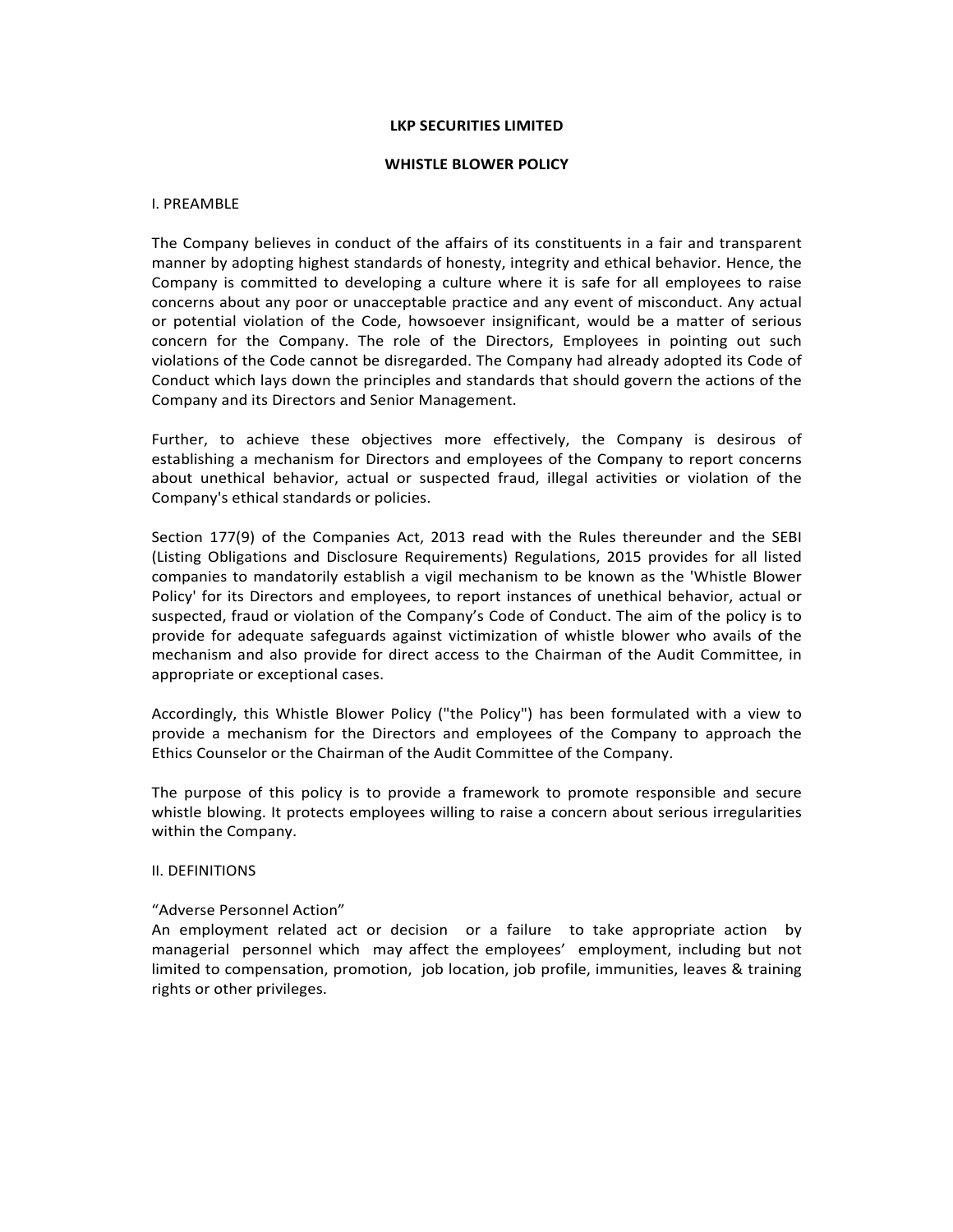## "Alleged Wrongful Conduct"

Alleged wrongful conduct shall mean violation of law, infringement of Company's Code of Conduct or of Company's Rules, mismanagement, misappropriation of monies, actual or suspected fraud, substantial and specific danger to public health and safety or abuse of authority.

### "Audit Committee"

Audit Committee shall mean a Committee of Board of Directors of the Company, comprising of all Non ‐ Executives Directors, constituted in accordance with provisions of Section 177 of the Companies Act, 2013 read with Clause 49 of amended Listing Agreement entered into by the Company with Stock exchanges.

### "Company"

Company means "LKP Securities Limited".

### "Employee"

Employee means every employee of the Company (whether working in India or abroad)

#### "Ethics Counselor"

Ethics Counselor means such persons, as referred further in Part VI of this document, appointed to receive protected disclosures from whistle blowers, maintaining records thereof, placing the same before the Audit Committee for its disposal and informing the Whistle Blower the result thereof.

## "Good Faith"

An employee shall be deemed to be communicating in 'good faith' if there is a reasonable basis for communication of unethical and improper practices or of any other alleged wrongful conduct.

Good faith shall be deemed lacking when the employee does not have personnel knowledge of a factual basis for the communication or where the employee knew or reasonably should have known the communication about unethical and improper practices or alleged wrongful conduct is malicious, false or frivolous.

#### "Investigators"

Investigators mean those persons authorised, appointed, consulted or approached by the Ethics Counselor or the Chairman of Audit Committee.

# "Protected Disclosure"

Protected Disclosure means any communication made in good faith that discloses or demonstrates information that may evidence unethical or improper activity. Protected Disclosures may be in relation to any matters concerning the Company.

#### "Policy or This Policy"

The Policy or This Policy means the "Whistle Blower Policy".

#### "Subject"

Subject means a person against or in relation to whom a Protected Disclosure has been made or evidence has been gathered during the course of an investigation.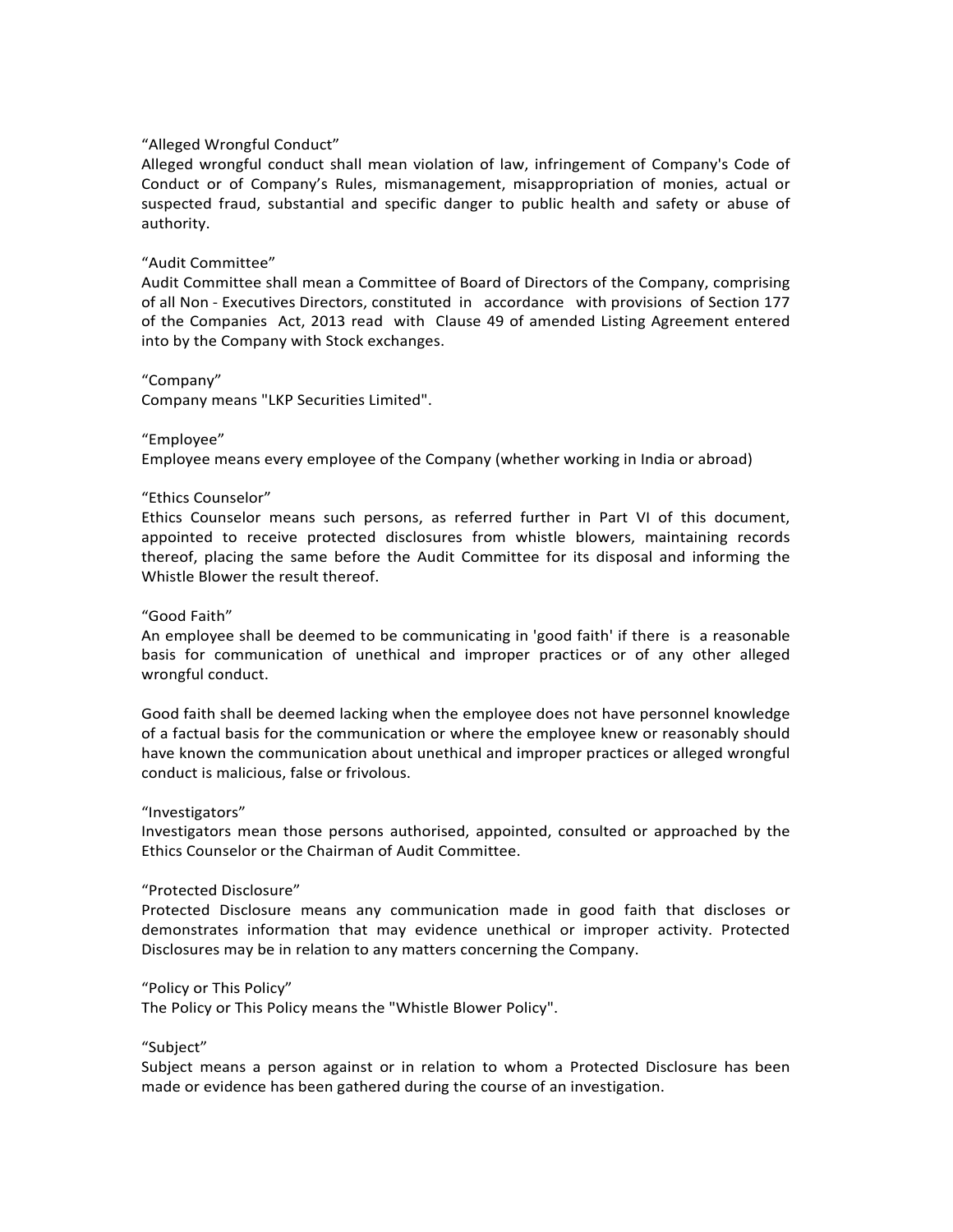"Unethical & Improper Practices"

Unethical & improper practices shall mean:

1. An act, which does not confirm to approved standard of social and professional behaviour;

- 2. An act, which leads to unethical business practices;
- 3. An act, which may be detrimental to the image of the Company;
- 4. Any unethical conduct;
- 5. Breach of etiquette or morally offensive behavior, etc.

"Whistle Blower"

An employee or Director of the Company who makes a protected disclosure in good faith, of any unethical & improper practices or alleged wrongful conduct in writing under this Policy.

III. APPLICABILITY

This policy applies to all the Directors and all employees of the Company.

### IV. COVERAGE OF POLICY

The Policy covers malpractices and events which have taken place/ suspected to take place involving:

- 1. Abuse of authority
- 2. Breach of contract
- 3. Negligence causing substantial and specific danger to public health and safety
- 4. Manipulation of company data/records
- 5. Financial irregularities, including fraud or suspected fraud
- 6. Criminal offence
- 7. Pilferation of confidential/ proprietary information
- 8. Deliberate violation of law/regulation
- 9. Wastage/ misappropriation of company funds/ assets
- 10. Breach of Code of Conduct or other Rules
- 11. Any other unethical, biased, favored, imprudent event

This policy should not be used in place of the Company's grievance procedures or construed to be a route for raising malicious or unfounded allegations against colleagues. Protection under this Policy would not mean protection from disciplinary action arising out of false or bogus allegations made by a Whistle blower knowing it to be false or bogus or with a mala fide intention.

## V. INTERPRETATION

Terms that have not been defined in this policy shall have the same meaning assigned to them in the Companies Act, 2013 and/ or any other SEBI Regulation(s) as amended from time to time.

VI. GUIDELINES

## **A. Procedures**

Ethics Counselors of the Company: i) Mr. Pratik M. Doshi - Whole-time Director 1303 / 1304, 13<sup>TH</sup> Floor Raheja Centre, Free Press Marg, Nariman Point, Mumbai – 400 021. E‐mail: pratik\_doshi@lkpsec.com ii) Mr. Sativnderpal Singh Gulati – Director 112 A – Embassy Centre,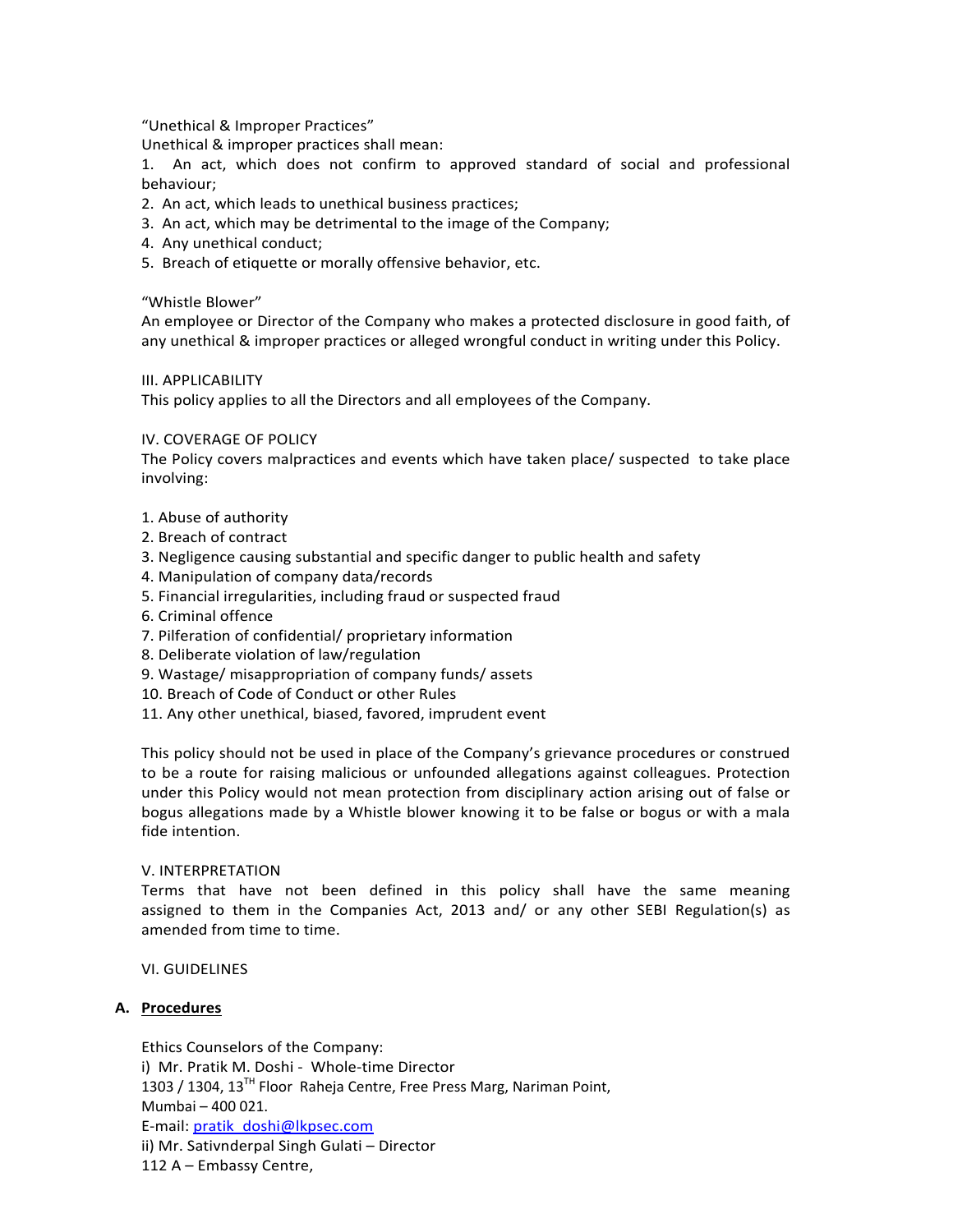Nariman Point, Mumbai‐ 400021. E‐mail: gulati@lkpsec.com

Chairman of Audit Committee: Mr. Ganesh Malhotra 1303 / 1304, 13<sup>TH</sup> Floor Raheja Centre, Free Press Marg, Nariman Point, Mumbai – 400 021. E‐mail: gmalhotra@phoenixadvisory.co.in

- 1) Any Protected Disclosures made by any employee or Director should be addressed to the Ethics Counselor of the Company. The Ethics Counselor may forward such protected disclosures to the Chairman of the Audit Committee in certain exceptional or appropriate cases, as he may deem fit. However, in case a protected disclosure is required to be made concerning the Ethics Counselor or in other such exceptional cases, the disclosure may be made to the Chairman of the Audit Committee.
- 2) Any member of the Audit Committee or other officer having any conflict of interest with the matter shall disclose his/her concern /interest forthwith and shall not deal with the matter.
- 3) Employees can make Protected Disclosure to the Ethics Counselor, as soon as possible but not later than 60 consecutive days after becoming aware of the same.
- 4) Whistle Blower must put his/her name to allegations. Concerns expressed anonymously WILL NOT BE investigated.
- 5) If initial enquiries by the Ethics Counselor / Chairman of the Audit Committee indicate that the concern has no basis, or it is not a matter to be investigation pursued under this Policy, it may be dismissed at this stage and the decision be documented.
- 6) Where initial enquiries indicate that further investigation is necessary, it will be carried through either by the Ethics Counselor / Chairman of the Audit Committee alone or, by an Investigator. The investigation would be conducted in a fair manner, as a neutral fact‐finding process and without presumption of guilt. A written report of the findings would be made.
- 7) The identity of the Subject and the Whistle Blower will be kept confidential to the extent possible given the legitimate needs of law and the investigation.
- 8) Subjects:
- i) Subjects will normally be informed of the allegations at the outset of a formal investigation and have opportunities for providing their inputs during the investigation.
- ii) Subjects shall have a duty to co-operate with the Ethics Counselor/ Chairman of the Audit Committee or any of the Investigators during investigation to the extent that such co-operation will not compromise self- incrimination protections available under the applicable laws.
- iii) Subjects have a right to consult any person or persons of their choice, other than the Ethics Counselor / Chairman of the Audit Committee/ Investigators and/ or members of the Audit Committee and / or the Whistle Blower. Subjects shall be free at any time to engage counsel at their own cost to represent them in the investigation proceedings. However, if the allegations against the subject are not sustainable, then the Company may see reason to reimburse such costs. Such cost may be recovered from the Whistle Blower if the allegations are found to be bogus or false.
- iv) Subjects have a responsibility not to interfere with the investigation. Evidence shall not be withheld, destroyed or tampered with, and witnesses shall not be influenced, coached, threatened or intimidated by the Subjects.
- v) Unless there are compelling reasons not to do so, Subjects will be given the opportunity to respond to material findings contained in an investigation report.
- vi) Subjects have a right to be informed of the outcome of the investigation.
- 9) The Ethics Counselor/ Chairman of the Audit Committee / Investigator shall: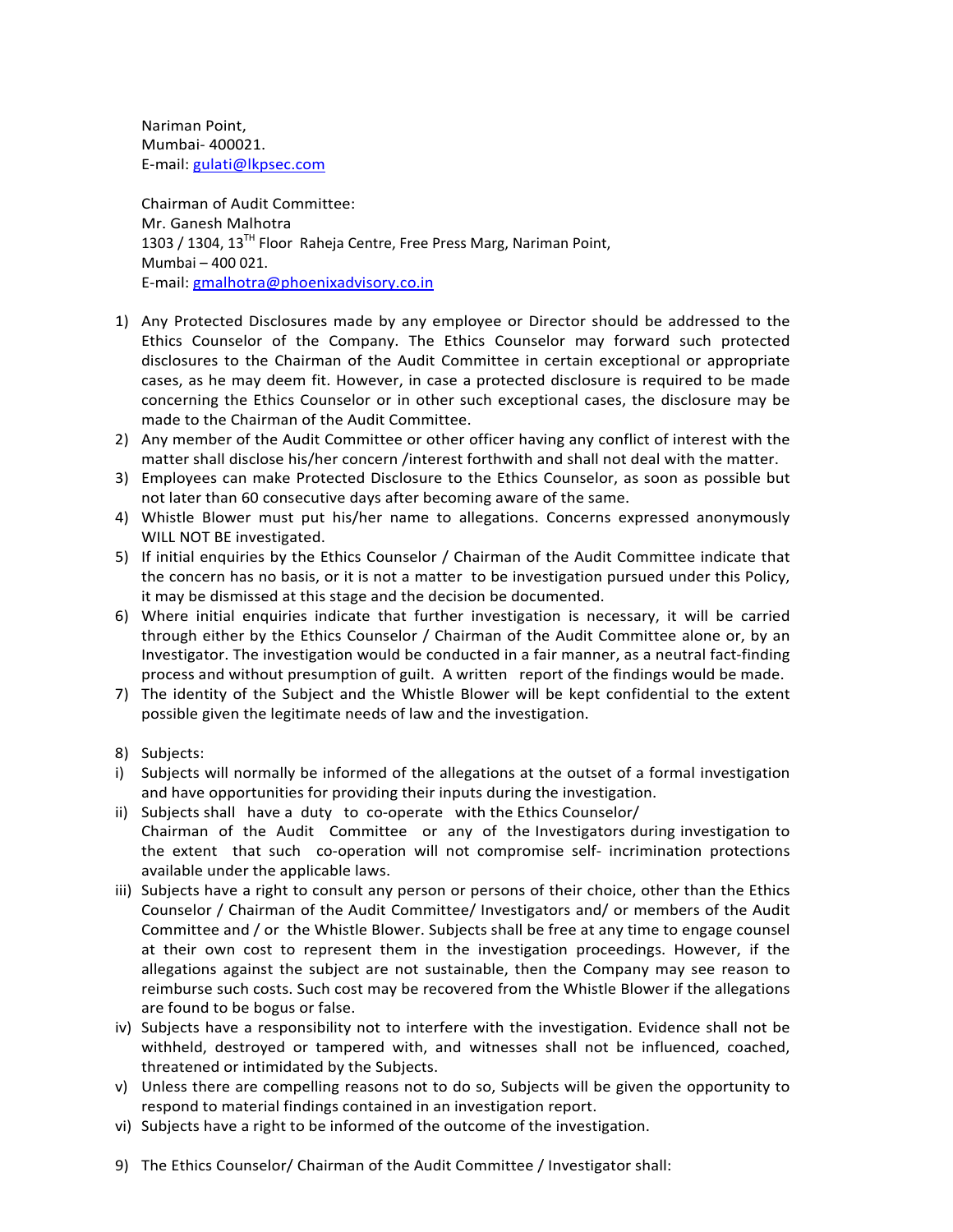- i) Make a detailed written record of the Protected Disclosure. The record will include:
- a. Facts of the matter
- b. Whether the same Protected Disclosure was raised previously by anyone, and if so, the outcome thereof;
- c. Whether any Protected Disclosure was raised previously against the same Subject;
- d. The financial/ otherwise loss which has been incurred /would have been incurred by the Company;
- e. Findings of Ethics Counselor/ Chairman of the Audit Committee / Investigator;
- ii) The recommendations of the Ethics Counselor / Chairman of the Audit Committee / Investigator on disciplinary/ other action/ (s).
- iii) The Investigator shall finalise and submit the report to the Ethics Counselor/ Chairman of the Audit Committee within reasonable time of being nominated/ appointed.
- 10) On submission of report, the Investigator shall discuss the matter with the Ethics Counselor / Chairman of the Audit Committee who shall either:
- i) In case the Protected Disclosure is proved, accept the findings of the Investigator and take such Disciplinary Action as he may think fit and take preventive measures to avoid reoccurrence of the matter;
- ii) In case the Protected Disclosure is not proved, extinguish the matter;
- 11) Depending upon the seriousness of the matter, Ethics Counselor may refer the matter to the Chairman of the Audit Committee who in turn may refer the matter to Audit Committee for necessary action with its proposal. In case the Audit Committee thinks that the matter is too serious, it can further place the matter before the Board with its recommendations. The Board may decide the matter as it deems fit.

## **B. Disclosure & maintenance of Confidentiality**

An employee who observes any unethical & improper practices or alleged wrongful conduct in the Company may report the same through e-mail addressed to gulati@lkpsec.com or pratik\_doshi@lkpsec.com or by giving letter in writing to the Ethics Counselor / Chairman of the Audit Committee. Confidentiality of whistle blower shall be maintained to the greatest extent possible.

## **C. Internal policy & Protection under Policy**

No unfair treatment will be made to a Whistle Blower by virtue of his/her having reported a Protected Disclosure under this Policy. The Company, as a policy, condemns any kind of discrimination, harassment, victimization or any other unfair employment practice being adopted against Whistle Blower.

Complete protection will, therefore, be given to Whistle Blower against any unfair practice like retaliation, threat or intimidation of termination/suspension of service, disciplinary action, transfer, demotion, refusal of promotion, discrimination, any type of harassment, biased behavior or the like including any, direct or indirect use of authority to obstruct the Whistle Blower's right to continue to perform his/her duties/functions including making further Protected Disclosure. The Company will take steps to minimize difficulties, which the Whistle Blower may experience as a result of making the Protected Disclosure.

## **D. False Allegation & Legitimate Employment Action**